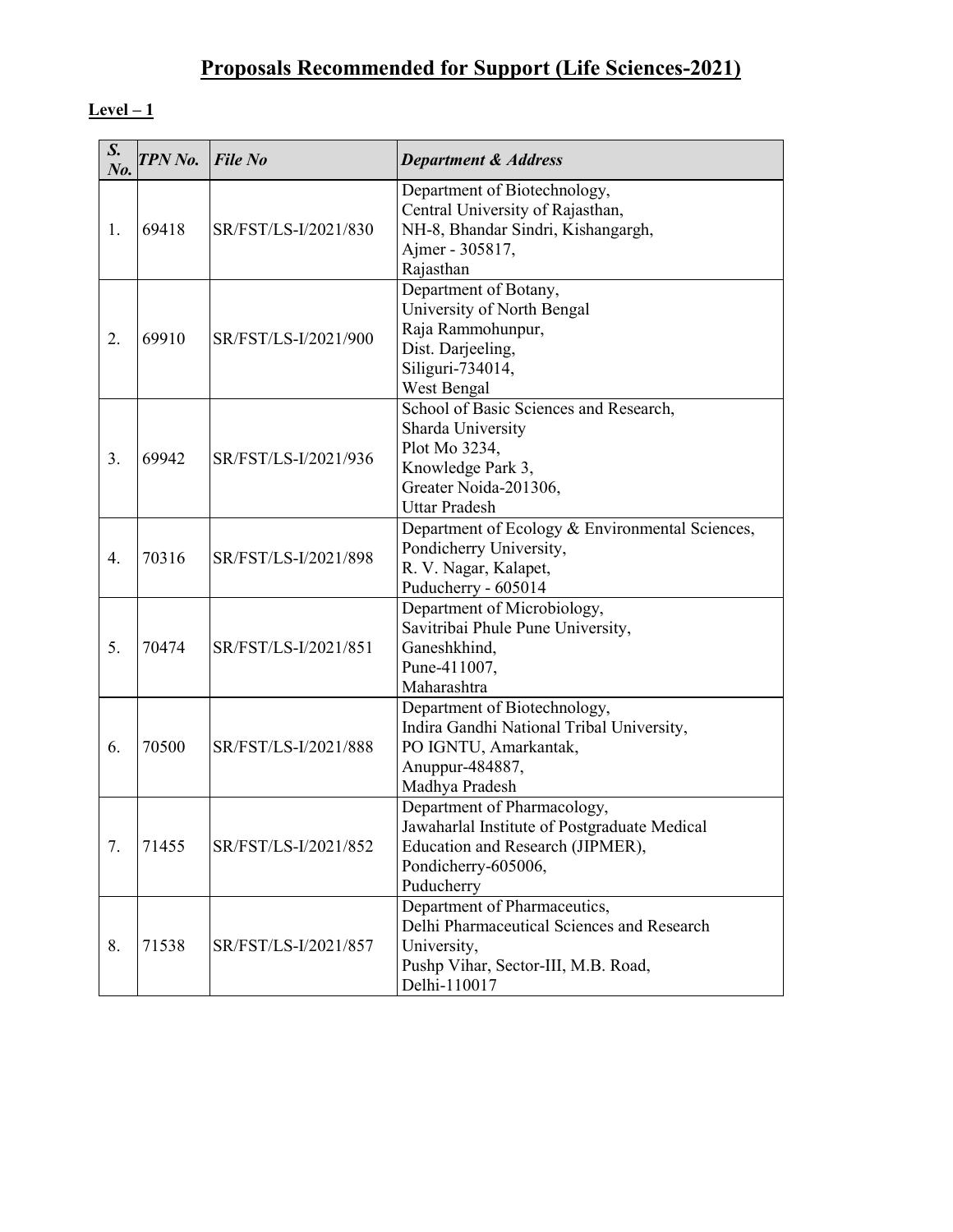| S.<br>$N_{0}$ . | $TPN$ No. File No |                       | <b>Department &amp; Address</b>                                                                                                     |
|-----------------|-------------------|-----------------------|-------------------------------------------------------------------------------------------------------------------------------------|
| 1.              | 69845             | SR/FST/LS-II/2021/939 | Department of Endocrinology,<br>Post Graduate Institute of Medical Education and<br>Research (PGIMER),<br>Sector 12,                |
|                 |                   |                       | Chandigarh-160012                                                                                                                   |
| 2               | 70458             | SR/FST/LS-II/2021/873 | Department of Biochemistry,<br>Institute of Science,<br>Banaras Hindu University (BHU),<br>Varanasi-221005,<br><b>Uttar Pradesh</b> |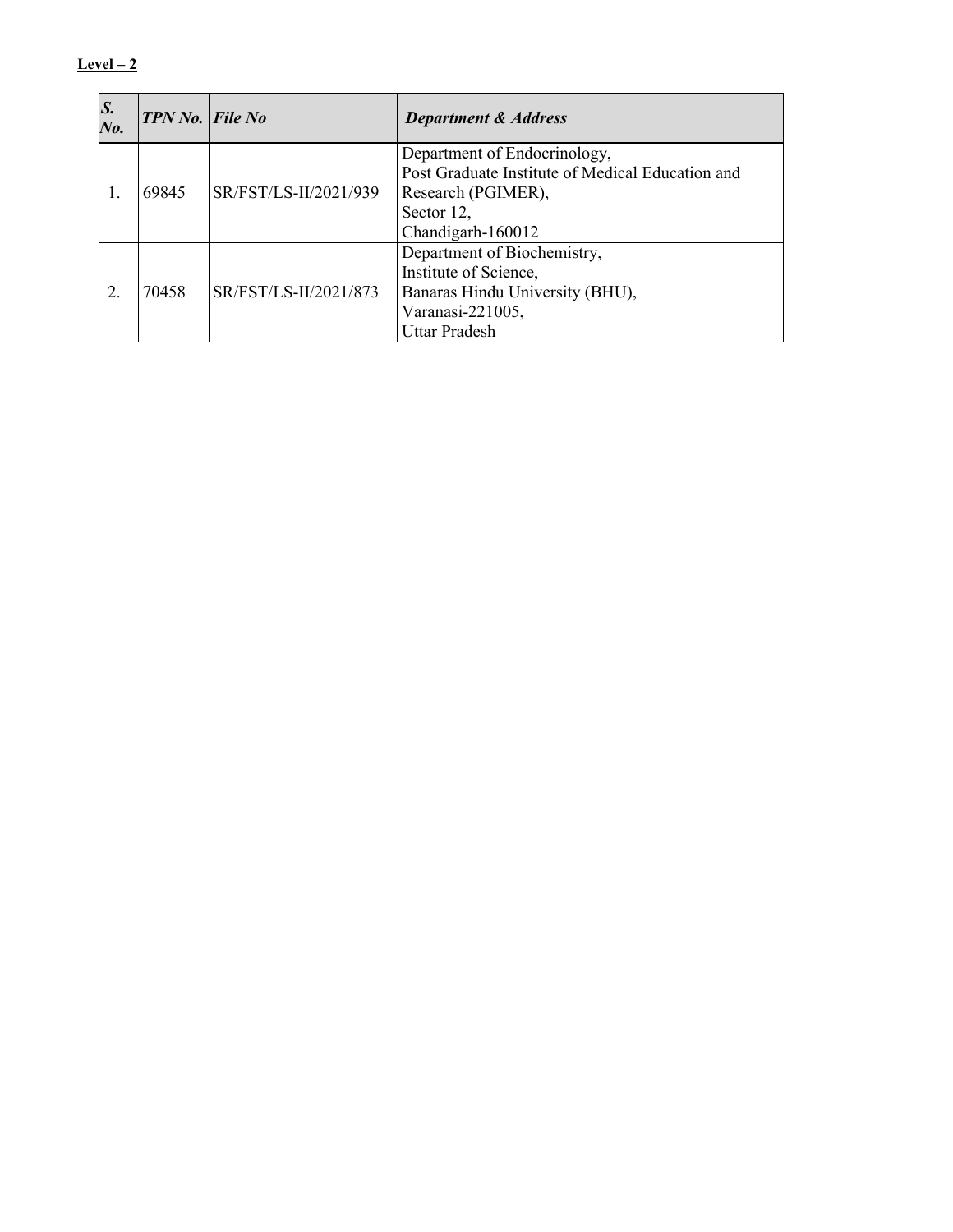# Proposals Recommended for Support (Physical Sciences-2021)

#### Level 1

| $S_{\cdot}$<br>$N_{0}$ . | <b>TPN</b><br>No. | File No.              | <b>Department / University</b>                                                                   |
|--------------------------|-------------------|-----------------------|--------------------------------------------------------------------------------------------------|
| 1.                       | 69584             | SR/FST/PS-I/2021/201  | Department of Physics                                                                            |
|                          |                   |                       | Central University of Punjab                                                                     |
|                          |                   |                       | Bathinda,                                                                                        |
|                          |                   |                       | Punjab                                                                                           |
| 2.                       | 70246             | SR/FST/PS-I/2021/189  | Department of Physics,                                                                           |
|                          |                   |                       | Punjabi University                                                                               |
|                          |                   |                       | Patiala,                                                                                         |
|                          |                   |                       | Punjab-147002                                                                                    |
| 3 <sub>1</sub>           | 69195             | SR/FST/PS-I/2021/169  | Department of Physics, National Institute of<br>Technology Srinagar, Hazratbal (J&K) -<br>190006 |
| $\overline{4}$ .         | 69844             | SR/FST/PS-II/2021/199 | Department of Physics,                                                                           |
|                          |                   |                       | University of Calicut,                                                                           |
|                          |                   |                       | Kerala- 673635                                                                                   |
| 5.                       | 70271             | SR/FST/PS-II/2021/190 | Department of Physics and Nanotechnology,                                                        |
|                          |                   |                       | SRM Institute of Science and Technology,                                                         |
|                          |                   |                       | Kattankulathur- 603203,                                                                          |
|                          |                   |                       | Tamil Nadu                                                                                       |

| S.<br>$N_{0}$  | <b>TPN</b><br>No. | File No.              | Department / University                                                                                   |
|----------------|-------------------|-----------------------|-----------------------------------------------------------------------------------------------------------|
|                | 71610             | SR/FST/PS-II/2021/170 | Department of Physics<br>Indian Institute of Technology Kanpur,                                           |
|                |                   |                       | Kanpur $-208016$ ,<br><b>Uttar Pradesh</b>                                                                |
| $\overline{2}$ | 70429             | SR/FST/PS-II/2021/162 | Department of Astronomy, Astrophysics and<br>Space Engineering,<br>Indian Institute of Technology Indore, |
|                |                   |                       | Khandwa Road, Simrol,                                                                                     |
|                |                   |                       | Indore 453552,                                                                                            |
|                |                   |                       | Madhya Pradesh                                                                                            |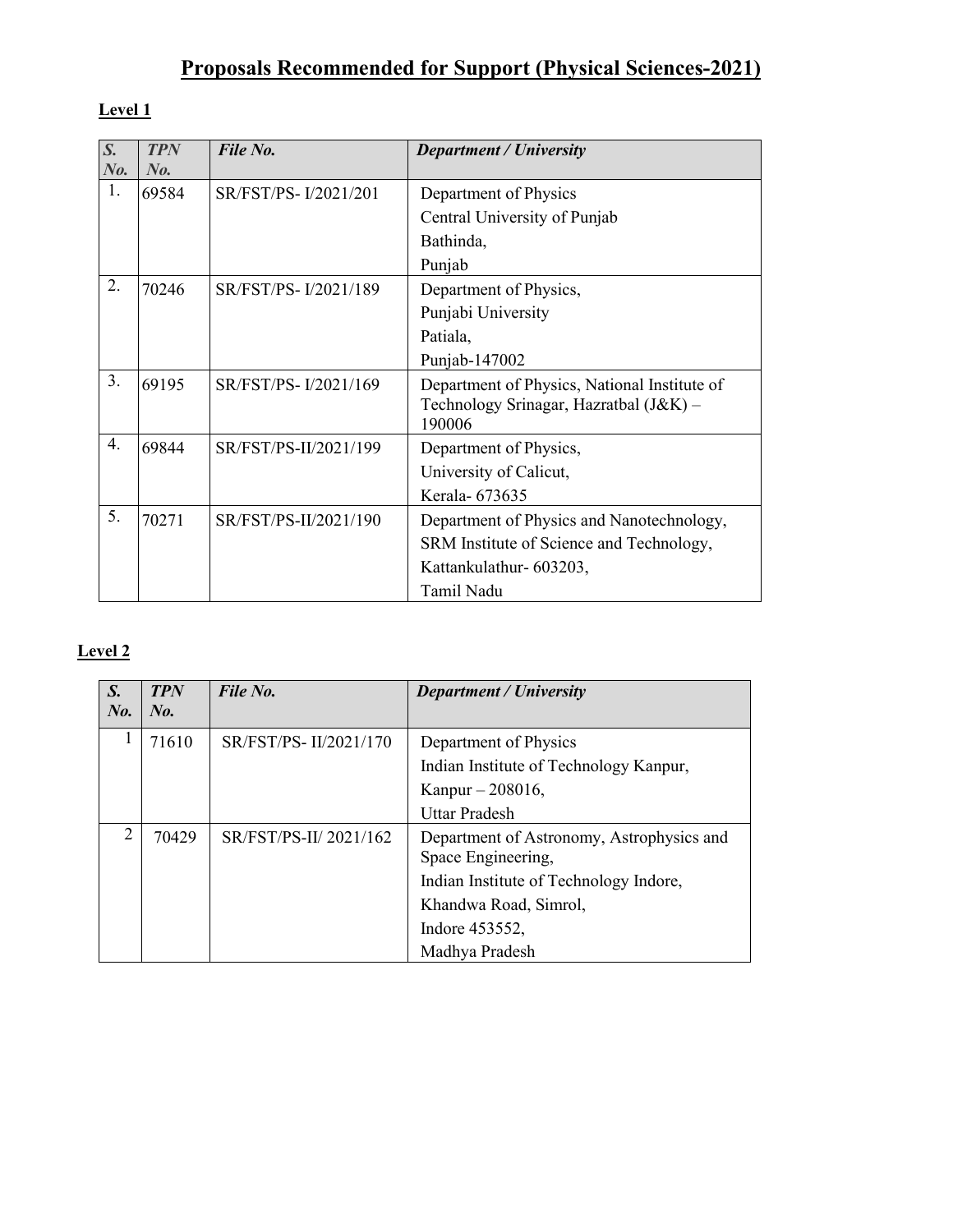# Proposals Recommended for Support (CS – 2021)

| $\overline{S}$ . | <b>TPN</b> | File No.             | <b>Department &amp; Address</b>                                                                                                                                |
|------------------|------------|----------------------|----------------------------------------------------------------------------------------------------------------------------------------------------------------|
| No.              | $N0$ .     |                      |                                                                                                                                                                |
| 1.               | 69028      | SR/FST/CS-I/2021/218 | Department of Chemistry,<br>Indrashil University,<br>Rajpur, Kadi, Mehsana Kadi,<br>Gujarat-382740                                                             |
| 2.               | 70137      | SR/FST/CS-I/2021/203 | Department of Chemistry,<br>Siksha 'O' Anusandhan<br>(Deemed to be University)<br>J-15, Khandagiri Square,<br>Bhubaneswar,<br>Odisha - 751030                  |
| 3.               | 70191      | SR/FST/CS-I/2021/226 | Department of Chemistry<br>Cotton University, Panbazar,<br>Guwahati,<br>Assam - 781001                                                                         |
| $\overline{4}$ . | 70289      | SR/FST/CS-I/2021/219 | Department of Chemistry,<br><b>SRM</b> University<br>Apmangalagiri, Neerukonda,<br>Tadikonda Rd, Mangalagiri Mandal,<br>Amaravathi,<br>Andhra Pradesh - 522502 |
| 5.               | 70303      | SR/FST/CS-I/2021/200 | Department of Chemistry,<br>Koneru Lakshmaiah Education Foundation<br>Green Fields, Vaddeswaram, Guntur District,<br>Vijayawada,<br>Andhra Pradesh - 522502    |
| 6.               | 70398      | SR/FST/CS-I/2021/198 | Department of Chemistry,<br>Malaviya National Institute of Technology<br>JLN Marg,<br>Jaipur - 302017,<br>Rajasthan                                            |
| 7.               | 70402      | SR/FST/CS-I/2021/215 | Department of Chemistry,<br>Central University of Tamil Nadu<br>Nilakudi, Tiruvarur district,<br>Tamil Nadu - 610005                                           |
| 8.               | 70449      | SR/FST/CS-I/2021/197 | Department of Chemistry,<br>Central University of Haryana<br>Jant-Pali, Mahendergarh,<br>Haryana - 123029                                                      |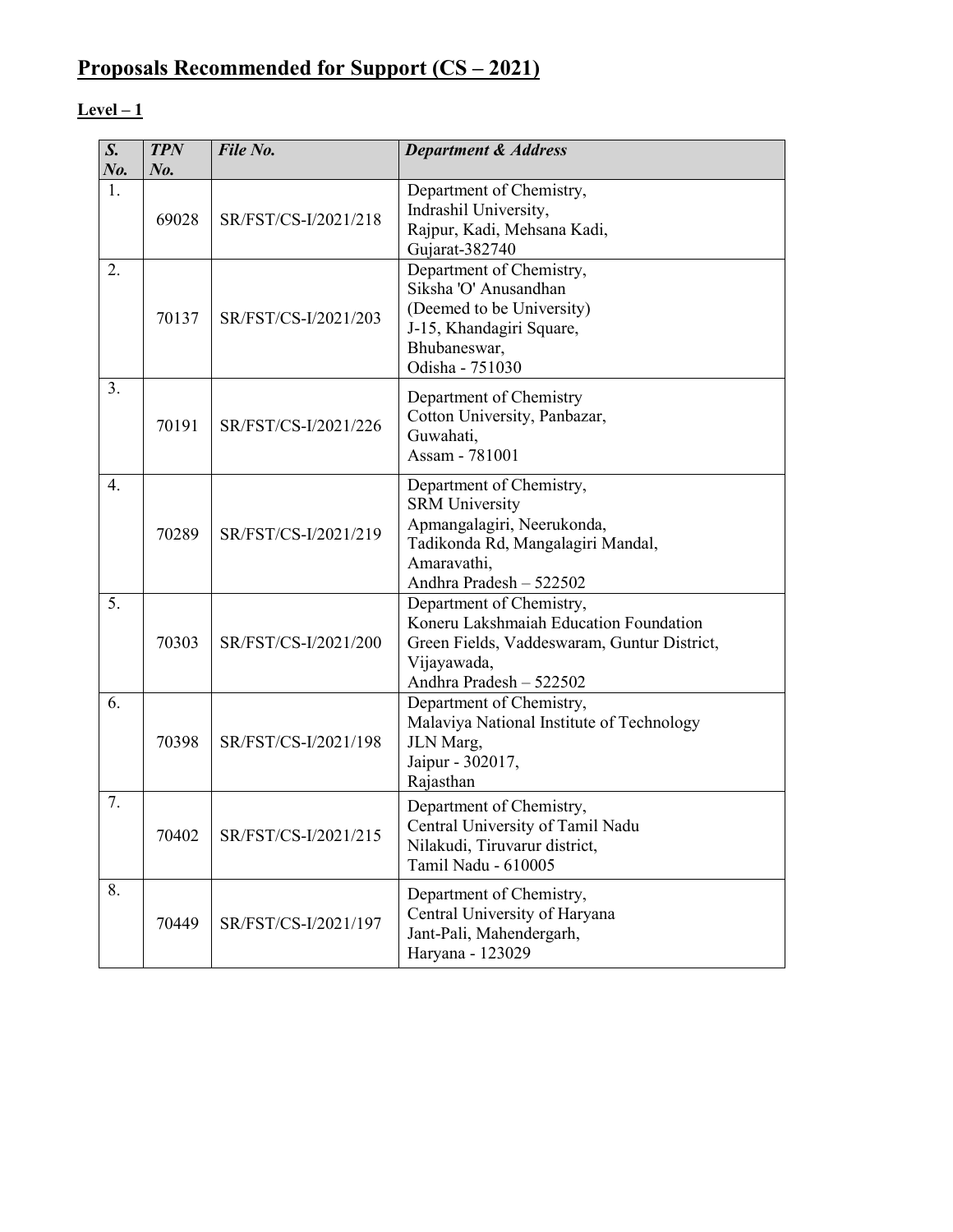| S.      | <b>TPN</b> | File No.              | <b>Department &amp; Address</b>                                                                                      |
|---------|------------|-----------------------|----------------------------------------------------------------------------------------------------------------------|
| $N_{0}$ | $N_{0.}$   |                       |                                                                                                                      |
|         | 70502      | SR/FST/CS-II/2021/209 | Department of Chemistry,<br>Pondicherry University,<br>R.V. Nagar, Kalapet,<br>Pondicherry - 605014                  |
| 2.      | 71450      | SR/FST/CS-II/2021/202 | Department of Chemistry,<br>Maharaja Sayajirao University of Baroda,<br>Pratapgunj,<br>Vadodara - 390002,<br>Gujarat |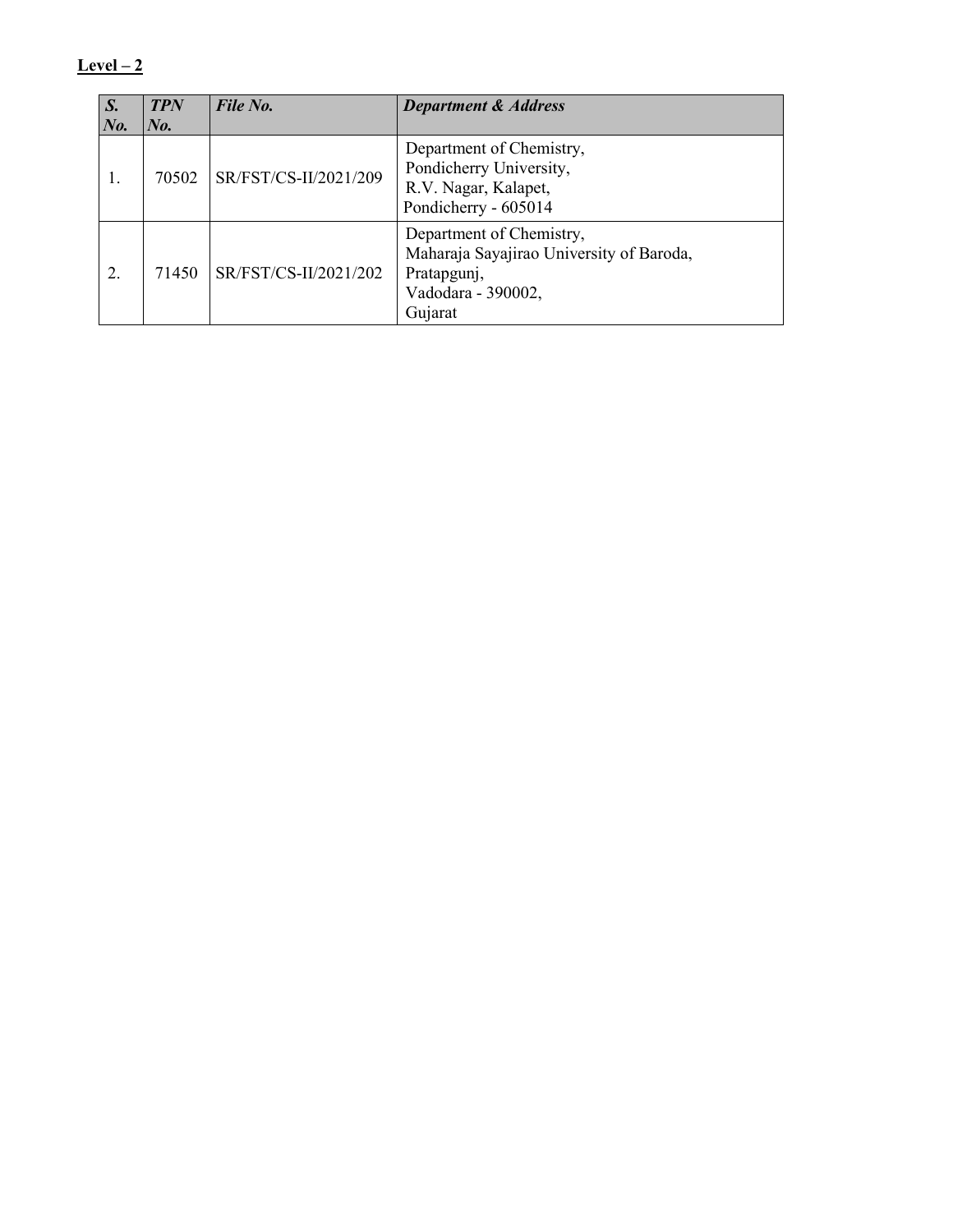# Proposals Recommended for Support (Engineering Sciences-2021)

### Level I

| S.<br>N <sub>o</sub> | <b>TPN</b><br>$N_{0}$ . | File No.             | <b>Department and Address</b>                                                                                                                                        |
|----------------------|-------------------------|----------------------|----------------------------------------------------------------------------------------------------------------------------------------------------------------------|
| 1.                   | 71446                   | SR/FST/ET-I/2021/942 | Department of Environmental and<br>Water Resources Engineering,<br>VIT Vellore, Vellore,<br>Tamilnadu (632014)                                                       |
| 2.                   | 69670                   | SR/FST/ET-I/2021/925 | Department of Civil Engineering,<br>Amrtia School of Engineering,<br>Amrita Vishwa Vidyapeetham, Amritanagar, P.O.<br>Coimbatore,<br>Tamilnadu (641112)              |
| 3 <sub>1</sub>       | 68626                   | SR/FST/ET-I/2021/918 | Department of Chemical Engineering,<br>BITs, Pilani - Hyderabad Campus Jawahar Nagar,<br>Shameerpet Mandal, Telangana (500078),<br>Telangana.                        |
| 4.                   | 69415                   | SR/FST/ET-I/2021/896 | School of Mechanical Engineering,<br>Kalinga Institute of Industrial Technology (KIIT<br>University), Chandrasekhar Pur, Patia,<br>Bhubaneswar-751024,<br>Odisha     |
| 5.                   | 70256                   | SR/FST/ET-I/2021/878 | Department of Computer Science And Engineering,<br>University Institute of Engineering And Technology,<br>Panjab University,<br>Sector25, Chandigarh (160014).       |
| 6.                   | 69789                   | SR/FST/ET-I/2021/862 | School of Electronics Engineering,<br>Kalinga Institute of Industrial Technology (KIIT<br>University), Chandrasekhar Pur, Patia,<br>Bhubaneswar-751024,<br>Odisha    |
| 7.                   | 68340                   | SR/FST/ET-I/2021/860 | Department of Electronics And Communication Engg,<br>Indian Institute of Information Technology Allahabad<br>Devghat, Jhalwa,<br>Allahabad-211015,<br>Uttar Pradesh. |
| 8.                   | 70202                   | SR/FST/ET-I/2021/857 | Department of Metallurgical And Materials<br>Engineering,<br>Malviya National Institute of Technology Jaipur,<br>Jln Marg Jaipur,<br>Rajasthan (302017)              |
| 9.                   | 70099                   | SR/FST/ET-I/2021/842 | Department of Chemical Engineering,<br>Sardar Vallabhbhai National Institute of Technology,<br>Ichchhanath Circle, Athwa,<br>Surat - (395007),<br>Gujarat            |
| 10.                  | 69428                   | SR/FST/ET-I/2021/840 | School of Materials Science And Engineering,<br>National Institute of Technology,<br>Calicut-673601,<br>Kerala.                                                      |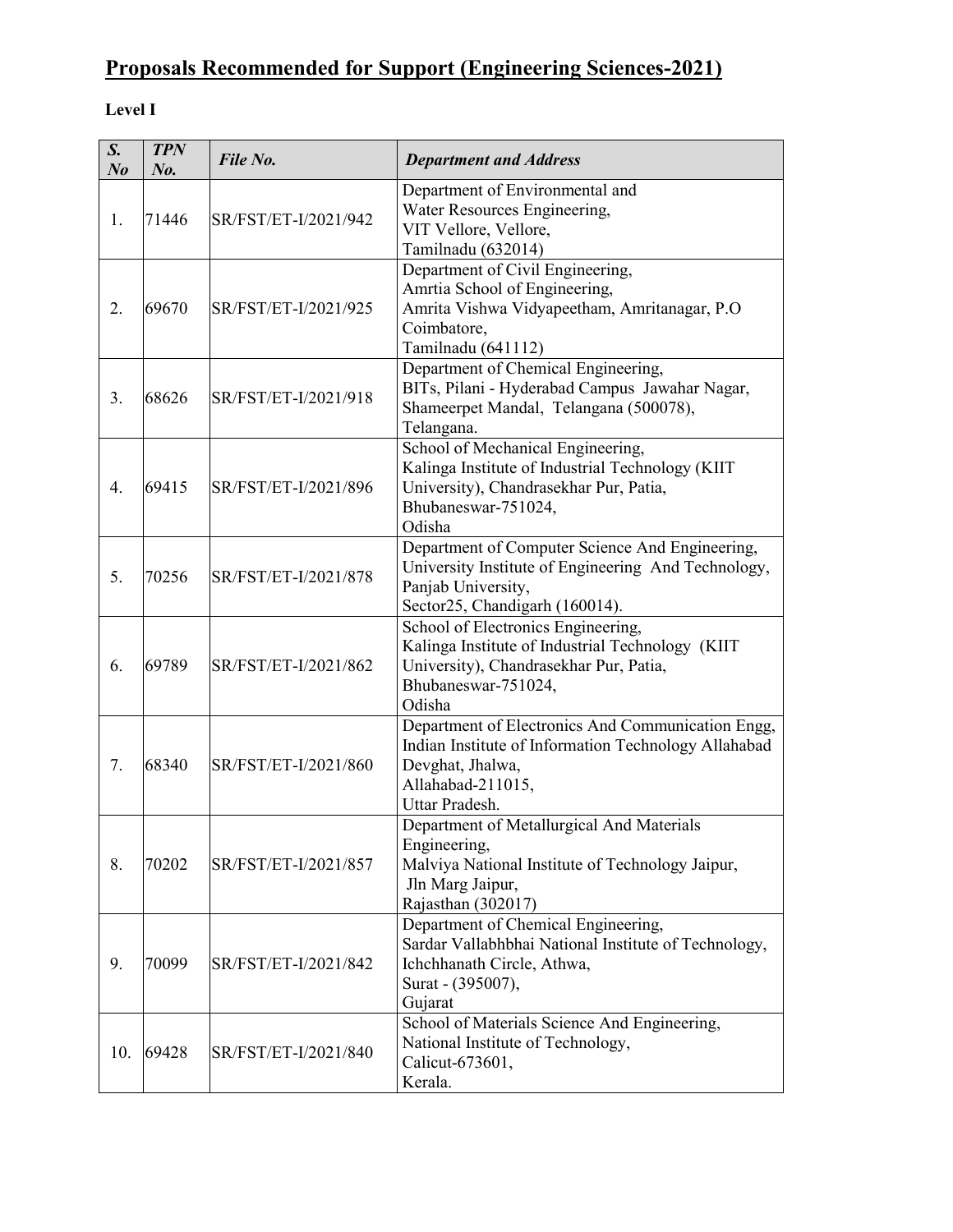| $S_{\cdot}$<br>N <sub>o</sub> | <b>TPN</b><br>No. | File No.             | <b>Department and Address</b>                                                                                                                                                                                                                          |
|-------------------------------|-------------------|----------------------|--------------------------------------------------------------------------------------------------------------------------------------------------------------------------------------------------------------------------------------------------------|
| 11.                           | 69830             | SR/FST/ET-I/2021/821 | Department of Electrical And Electronics Engineering,<br>University of Petroleum And Energy Studies,<br>Energy Acres, PO Bidholi Via Prem Nagar,<br>Dehradun (248007),<br>Uttarakhand.                                                                 |
| 12.                           | 70496             | SR/FST/ET-I/2021/815 | Department of Mechanical Engineering,<br>Indian Institute of Information Technology Design and<br>Manufacturing Kancheepuram, Melakottaiyur Village,<br>Off Vandalur-Kelambakkam Road, Nellikuppam,<br>Chennai, Melakottaiyur, (600127),<br>Tamilnadu. |
| 13.                           | 70245             | SR/FST/ET-I/2021/807 | Department of Computer Science & Engineering,<br>Malviya National Institute of Technology Jaipur,<br>Jawaharlal Nehru Marg,<br>Jaipur (302017),<br>Rajasthan.                                                                                          |
| 14.                           | 71616             | SR/FST/ET-I/2021/794 | Department of Electrical Engineering,<br>Motilal Nehru National Institute of Technology<br>Allahabad (211004),<br>Uttar Pradesh.                                                                                                                       |
| 15.                           | 71636             | SR/FST/ET-I/2021/785 | Department of Civil Engineering,<br>National Institute Of Technology, Silchar,<br>Rec Sub Post Office Silchar<br>Assam (788010)                                                                                                                        |
| 16.                           | 71692             | SR/FST/ET-I/2021/773 | Department of Civil Engineering,<br>Thapar Institute Of Engineering and Technology,<br>Bhadson Road,<br>Patiala (147004),<br>Punjab                                                                                                                    |
| 17.                           | 71603             | SR/FST/ET-I/2021/762 | Department of Food Technology,<br>Jamia Hamdard, Hamdard Nagar,<br>New Delhi (110062),<br>Delhi.                                                                                                                                                       |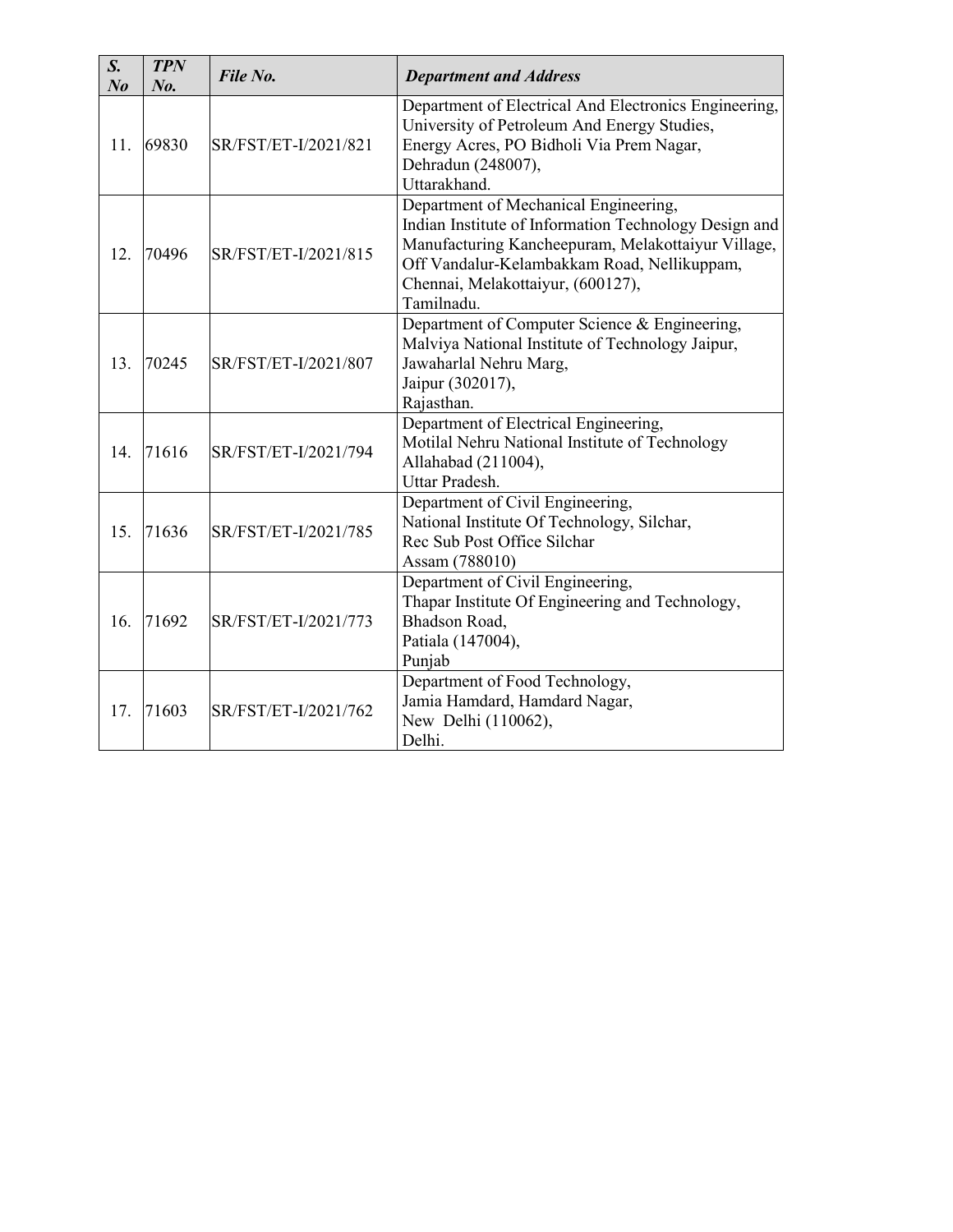| S.<br>N <sub>0</sub> | <b>TPN</b><br>$N_{0}$ . | File No.              | <b>Department and Address</b>                                                                                                                                                     |
|----------------------|-------------------------|-----------------------|-----------------------------------------------------------------------------------------------------------------------------------------------------------------------------------|
| 1                    | 70395                   | SR/FST/ET-II/2021/891 | Department of Electrical Engineering,<br>Indian Institute of Technology Madras,<br>Chennai (600036),<br>Tamilnadu                                                                 |
| 2                    | 69479                   | SR/FST/ET-II/2021/882 | Department of Mechanical Engineering,<br>Sardar Vallabhbhai National Institute of Technology,<br>Ichchhanath Circle, Athwa,<br>Surat, (395007),<br>Gujarat.                       |
| 3                    | 70300                   | SR/FST/ET-II/2021/865 | Department of Ocean Engineering,<br>Indian Institute of Technology Madras,<br>Chennai,<br>Tamilnadu (600036)                                                                      |
| $\overline{4}$       | 70198                   | SR/FST/ET-II/2021/841 | Department of Electrical Communication Engineering,<br>Indian Institute of Science, CV Raman Rd,<br>Devasandra Layout,<br>Bengaluru,<br>Karnataka 560012                          |
| 5                    | 69790                   | SR/FST/ET-II/2021/834 | Advanced Technology Development Centre,<br>Indian Institute of Technology, Kharagpur,<br>Rubber Technology Centre,<br>West Bengal (721302)                                        |
| 6                    | 69594                   | SR/FST/ET-II/2021/832 | Department of Electronic Systems Engineering,<br>Indian Institute of Science, C. V. Raman Road,<br>Bangalore,<br>Karnataka (560012)                                               |
| 7                    | 69872                   | SR/FST/ET-II/2021/819 | Department of Computer Science And Engineering,<br>Indian Institute of Technology Gandhinagar,<br>Palaj Village, Simkheda,<br>Gandhinagar,<br>Gujarat (382355)                    |
| 8                    | 71605                   | SR/FST/ET-II/2021/814 | Department of Electrical Engineering,<br>Indian Institute of Technology Jammu, Temp.<br>Campus, Opposite Janipur Police Station, Paloura<br>Jammu (181121),<br>Jammu And Kashmir. |
| 9                    | 71568                   | SR/FST/ET-II/2021/801 | Department of Electrical Engineering,<br>Indian Institute of Technology, Roorkee,<br>Uttarakhand (247667).                                                                        |
| 10                   | 71500                   | SR/FST/ET-II/2021/799 | Department of Mechanical Engineering,<br>National Institute of Technology Srinagar, Hazratbal<br>Srinagar - 190006,<br>Jammu And Kashmir                                          |
| 11                   | 70135                   | SR/FST/ET-II/2021/787 | Department Of Electronics Engineering,<br>Aligarh Muslim University,<br>Aligarh,<br>Uttar Pradesh (202002)                                                                        |
| 12                   | 70315                   | SR/FST/ET-II/2021/780 | Department of Computer Science And Engineering,<br>Indian Institute of Technology, Jodhpur<br>Old Residency Road, Ratanada,<br>Jodhpur<br>Rajasthan (342011)                      |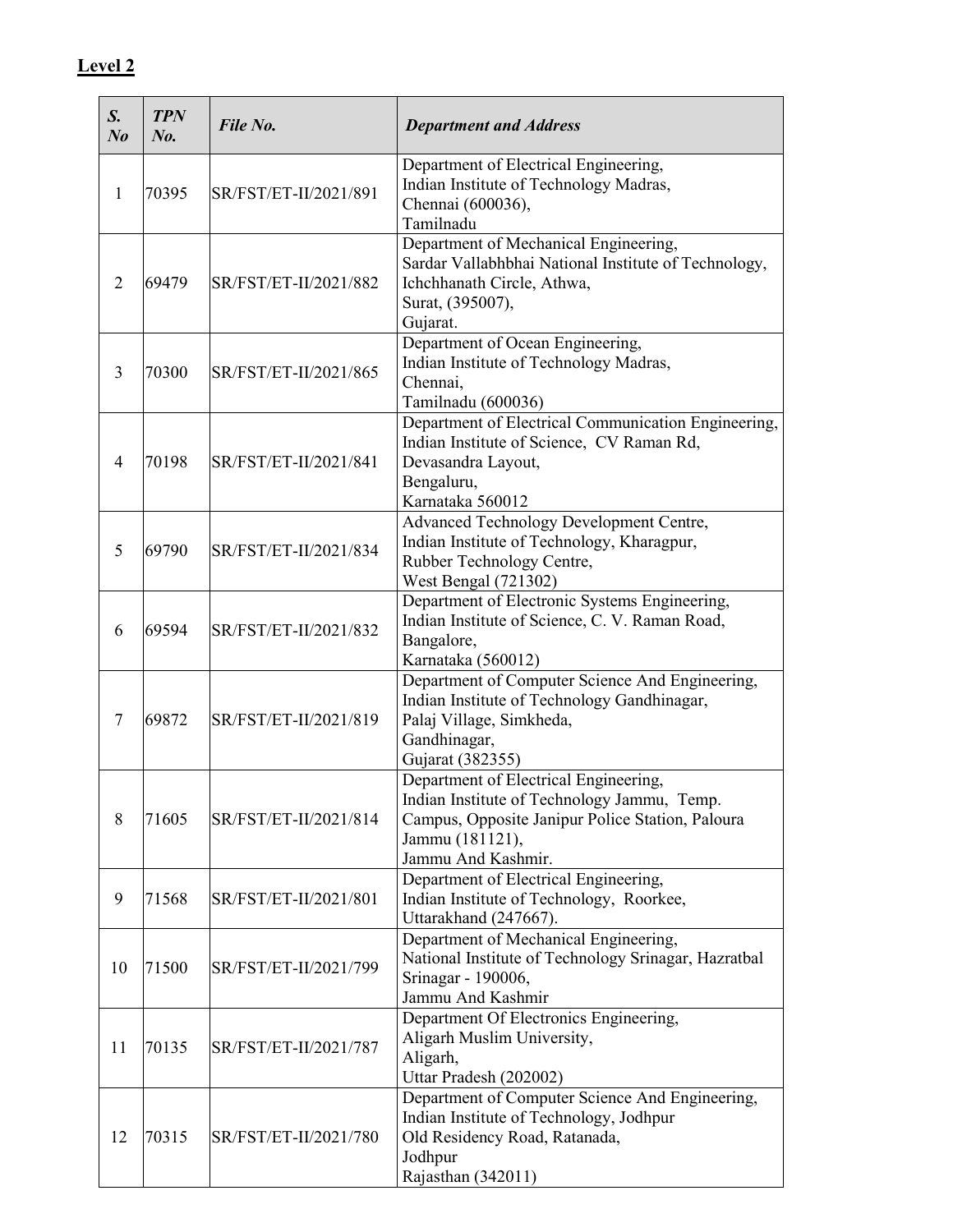| S.<br>$N_{0}$ | <b>TPN</b><br>No. | File No.              | <b>Department and Address</b>                                                                                                                                            |
|---------------|-------------------|-----------------------|--------------------------------------------------------------------------------------------------------------------------------------------------------------------------|
| 13            | 71531             | SR/FST/ET-II/2021/778 | Department of Metallurgy Engineering and Materials<br>Science,<br>Indian Institute of Technology, Indore,<br>Simrol, Khandwa Road,<br>Indore,<br>Madhya Pradesh (452020) |
| 14            | 71705             | SR/FST/ET-II/2021/770 | Aerospace Engineering Department,<br>Indian Institute of Technology, Bombay, Powai,<br>Mumbai 400 076,<br>Maharashtra                                                    |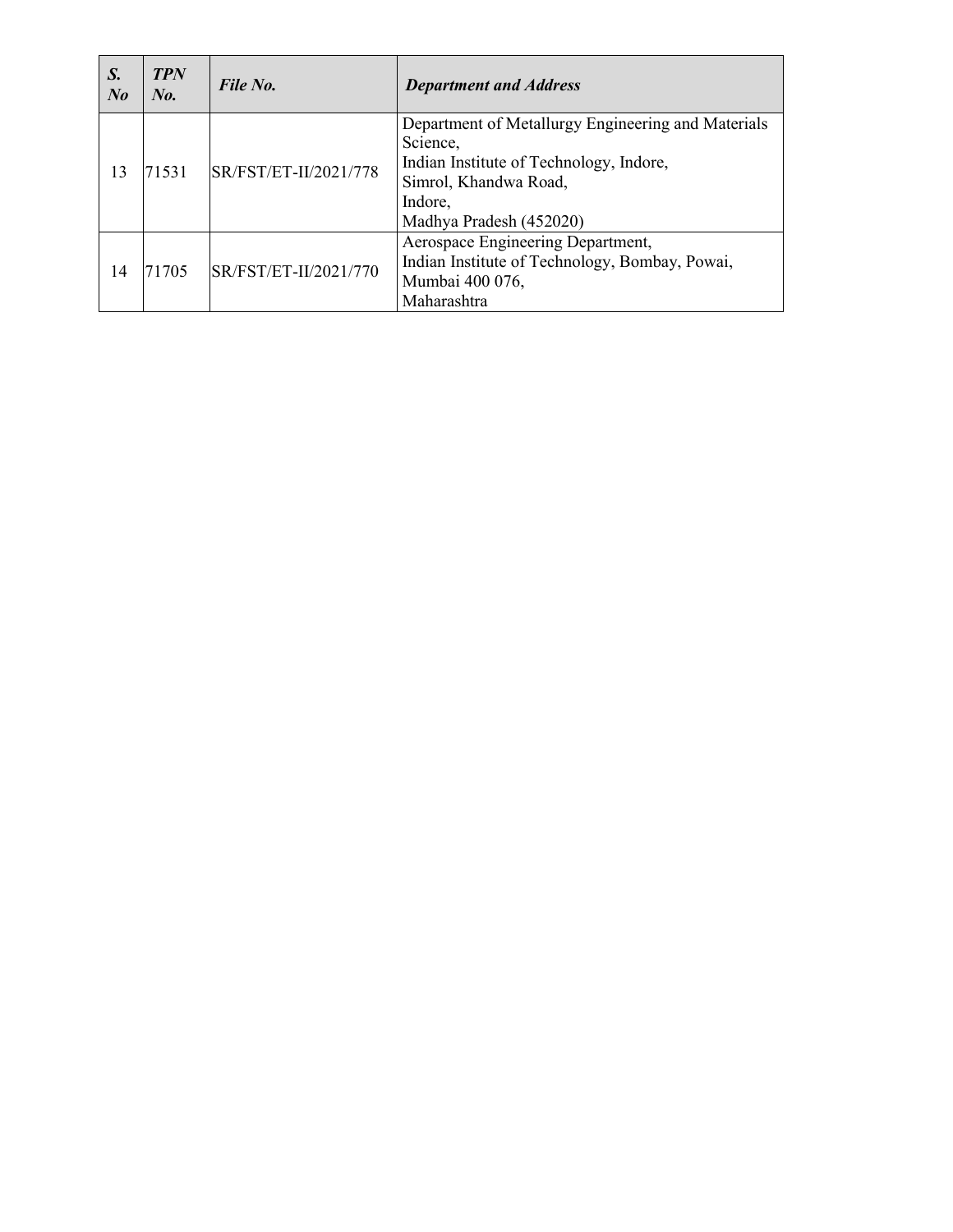# Proposals Recommended for Support (Earth & Atmospheric Sciences-2021)

| $\overline{S}$ .<br>$N_{0}$ . | <b>TPN</b><br>$N_{0.}$ | File No.            | <b>Department and Address</b>             |
|-------------------------------|------------------------|---------------------|-------------------------------------------|
|                               |                        |                     | Department of Geology                     |
|                               |                        |                     | University College of Science,            |
| $\vert$ 1                     | 71650                  | SR/FST/ES-I/2021/88 | Osmania University,                       |
|                               |                        |                     | Hyderabad-500007                          |
|                               |                        |                     | Telangana                                 |
|                               | 70144                  | SR/FST/ES-I/2021/90 | Department of Earth Science,              |
| $\overline{2}$                |                        |                     | Assam Central University,                 |
|                               |                        |                     | Silchar,                                  |
|                               |                        |                     | Assam 788011                              |
|                               |                        |                     | Department of Soil and Water Engineering, |
|                               |                        | SR/FST/ES-I/2021/95 | Punjab Agricultural University,           |
| $\overline{3}$                | 70361                  |                     | Ferozpur Road, PAU,                       |
|                               |                        |                     | Ludhiana,                                 |
|                               |                        |                     | Punjab 141004                             |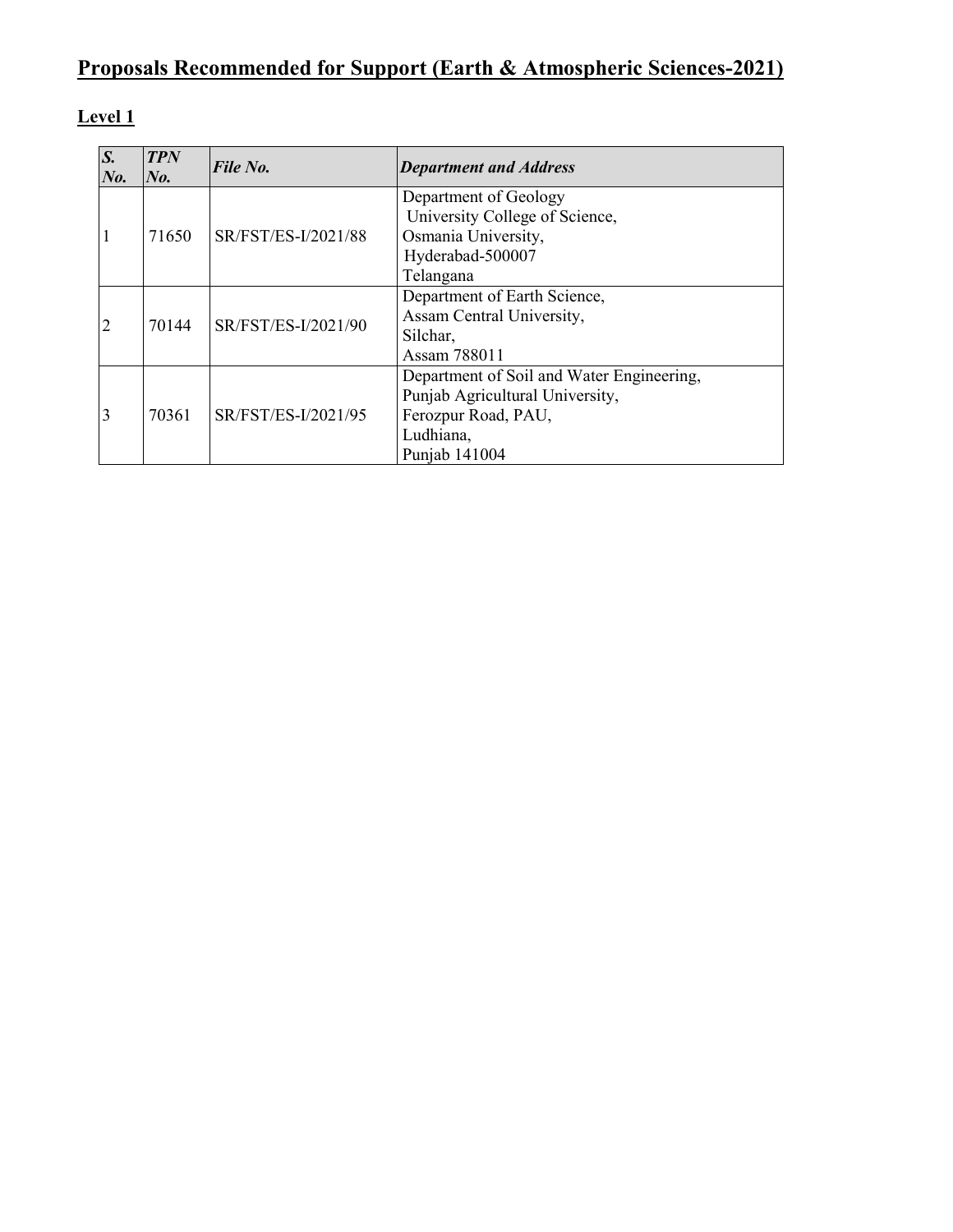# List of Proposals Recommended (Mathematical Sciences – 2021)

### $Level-1$

| $S_{\cdot}$<br>No. | <b>TPN</b><br>$N_{0}$ . | File No.             | <b>Department &amp; Address</b>                                            |
|--------------------|-------------------------|----------------------|----------------------------------------------------------------------------|
|                    |                         |                      | Department of Mathematics and Statistics,<br>Central University of Punjab, |
| 1.                 | 69301                   | SR/FST/MS-I/2021/104 | Mansa Road, Bathinda,                                                      |
|                    |                         |                      | Punjab-151001                                                              |
|                    |                         |                      | Department of Mathematics,                                                 |
| 2.                 | 69806                   | SR/FST/MS-I/2021/103 | National Institute of Technology                                           |
|                    |                         |                      | Rourkela,                                                                  |
|                    |                         |                      | Orissa $-769008$                                                           |
|                    |                         |                      | Department of Mathematics and Humanities,                                  |
|                    | 70982                   | SR/FST/MS-I/2021/93  | Sardar Vallabhbhai National Institute of Technology,                       |
| 3.                 |                         |                      | Ichchhanath Circle,                                                        |
|                    |                         |                      | Athwa, Surat,                                                              |
|                    |                         |                      | Gujarat - 395007                                                           |
| $\overline{4}$ .   |                         | SR/FST/MS-I/2021/92  | Department of Mathematics,                                                 |
|                    | 71477                   |                      | National Institute of Technology,                                          |
|                    |                         |                      | Jamshedpur,                                                                |
|                    |                         |                      | Jharkhand - 831014                                                         |

| $S_{\cdot}$<br>$N0$ . |       | TPN No. File No.      | <b>Department &amp; Address</b>                                                                                                                                              |
|-----------------------|-------|-----------------------|------------------------------------------------------------------------------------------------------------------------------------------------------------------------------|
| 1.                    | 70058 | SR/FST/MS-II/2021/102 | School of Mathematics,<br>Indian Institute of Science Education and Research<br>$(IISER)$ ,<br>Thiruvananthapuram<br>Maruthamala PO, Vithura, Trivandrum,<br>Kerala - 695551 |
| 2.                    | 70066 | SR/FST/MS-II/2021/97  | Department of Mathematics,<br>Indian Institute of Science, CV Raman Rd,<br>Devasandra Layout, Bengaluru,<br>Karnataka $-560012$                                              |
| 3.                    | 70165 | SR/FST/MS-II/2021/101 | Department of Mathematics,<br>Jadavpur University,<br>188, Raja S. C. Mallick Road,<br>Jadavpur<br>Kolkata - 700032,<br>West Bengal                                          |